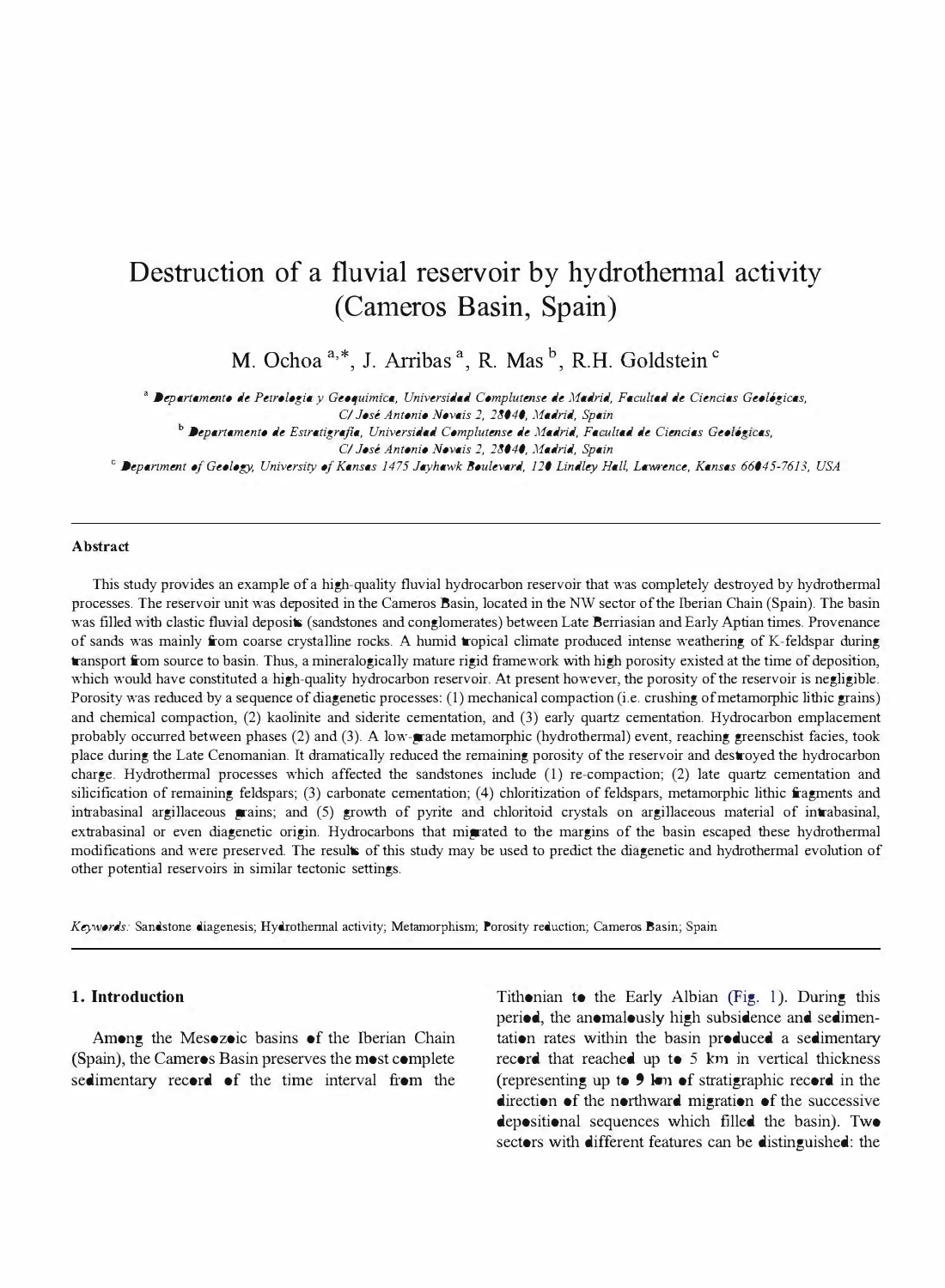

Fig. 1. Simplified geologic map showing study area and location of the transect through the outcrops. The stratigraphic sections are located in Muriel (A), Cidones-Abejar (B), Golmayo (C), Yanguas (D), San Pedro Manrique (E), Valdemadera (F), Trevijano (G), Jubera (H), Amedillo (I) and Préjano (J).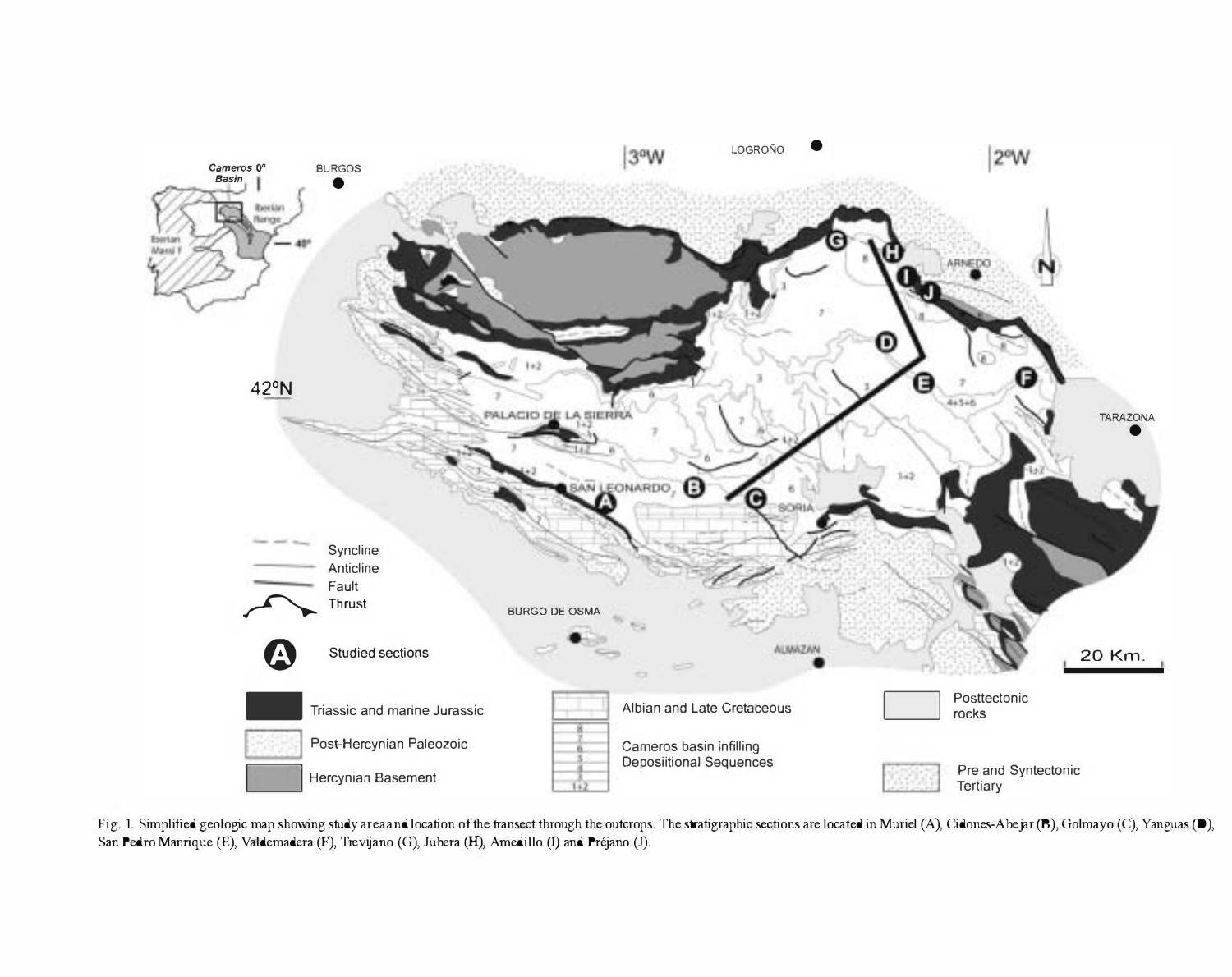northeastern sector, chamcterized by the most rapid rates of subsidence and affected by low-grade (hydrothermal) metamorphism; and the southwestern sector, characterized by the presence of secondary depocenters and unaffected by metamorphism.

The focus of this study is the northern and central part of the eastern Cameros Basin (Fig. 1, outcrops from D to 1). A SW-NE trending geological cross-section from this area is shown in Fig. 2. In this area, Mas et a1. (2003) described eight depositional sequences (DS) ranging in age from Tithonian to Early Albian (Fig. 3). This study is focused on the maximum syn-rift filling stage (DS-4 to DS-7), from Late Berriasian to Early Aptian (Urbión Group), in which a succession of up to 2.2 km of clastic sediments was formed.

Although there are many publications dealing with stratigraphy, sedimentology and mineralogy of the Urbión Group (e.g. Salinas and Mas, 1989; Casquet et al., 1992; Mas et al., 1993; Alonso-Azcárate et al., 1995; Mantilla et aI., 1998; Alonso-Azearate et aI., 1999a,b; Barrenechea et al., 2001; Mata et al., 2001; Mantilla et al., 2002; Mas et aI., 2003), little attention has been paid to reservoir characterisation and evaluation of these clastic sediments (Arribas et al., 2003). The petroleum systems of the basin are discussed by Mas et al. (2002). The absence of hydrocarbons in the basin fill prompted the present analysis of the metamorphic (hydrothermal) processes that caused their destruction.

This paper documents the destructive effects of burial diagenesis and low-grade hydrothermal metamorphism on reservoir quality, and provides insights into the evolution of hydro car bon reservoirs in other basins affected by these processes. Hydrothermal alteration of clastic reservoirs has been frequently documented (i.e., Hoffman and Hower, 1979; Larese, 1997). Common related processes include mineral cementation and recrystallization, generated by acid hot water flows, which promotes porosity/ permeability reduction (i.e., Oelkers et aI., 1996; De Ros et aI., 2000). Low-grade hydrothermal metamorphism may produce a complete occlusion of fluid pathways in the reservoir (Dutkiewicz et aI., 1995; Buick et aI., 1998). In many basins hydrothermal metamorphism develops locally, and preservation of economically exploitable reservoirs may occur in areas of the basin unaffected by metamorphism (Spötl et al., 1994; Pittman and Spölt, 1996; Spötl et aI., 2000). Thus, understanding the processes that



Fig. 2. Stratigraphic transect of Urbión Group through the southern area (S), central area (C) and northern area (N) of the basin. See Fig. 1 for location of sections.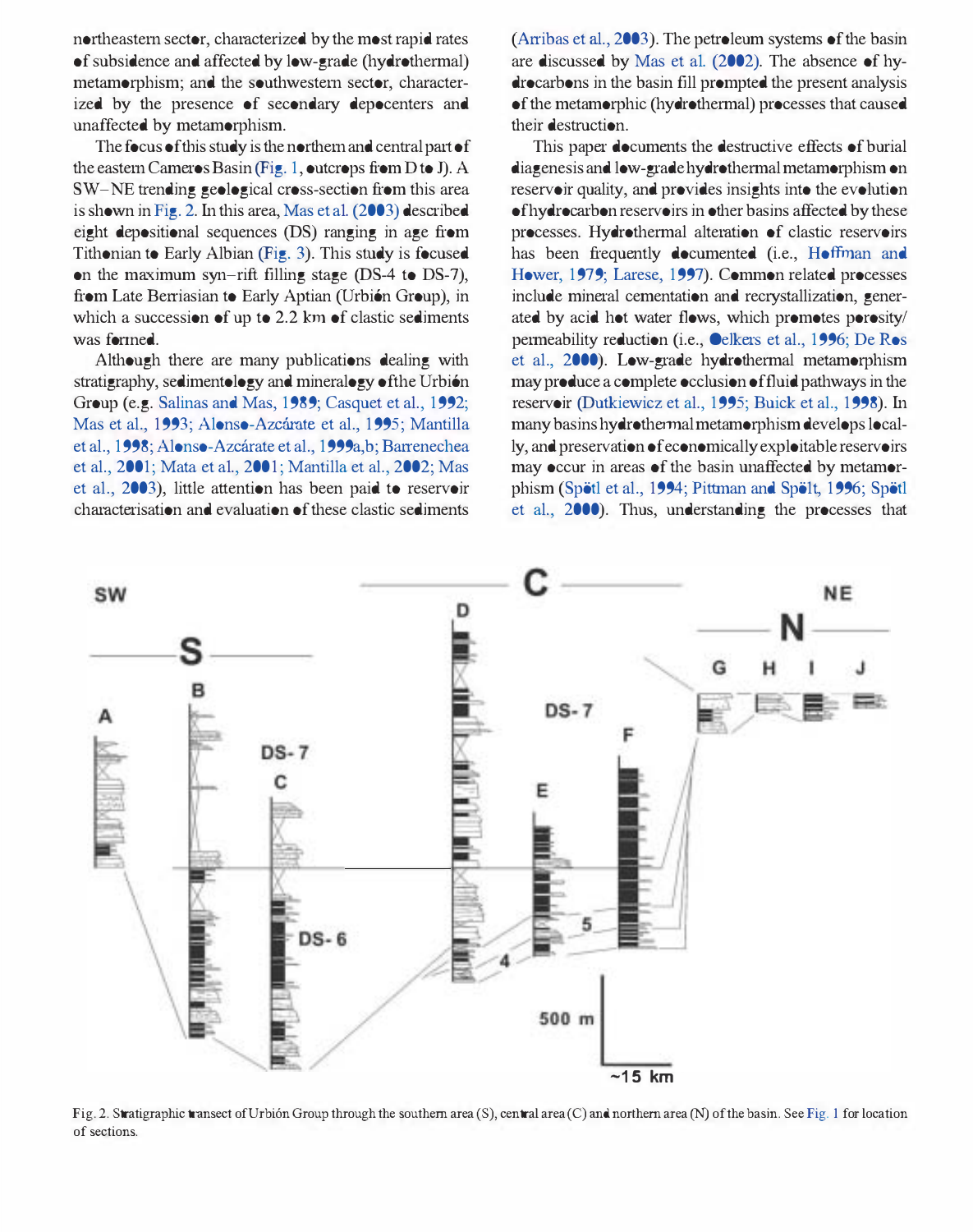

Fig. 3. Rift and post-rift stages in the evolution of the Iberian Basin (Modified from Salas et aL, 2001) and idealised stratigraphic section showing the latest Paleozoic and Mesozoic sratigraphic record in the Cameros area.

affected "palaeo-reservoir" quality is an important objective in predictive diagenetic reservoir modelling.

#### 2. Geological setting

The Cameros Basin is an intracratonic basin, representing a folded segment of the Alpine Chain that developed as a consequence of the contractional inversion of the Mesozoic Iberian rift basin. The development of this basin took place in two phases: the fIrst phase lasted from Early Permian to the Late Triassic and the second from Tithonian to Early Albian. These two rifting phases were followed by post-rift thermal subsidence, during which mainly shallow marine carbonates were deposited (Guimerà et al., 1995; Salas et al.,  $2001$ ) (Figs.  $1-3$ ).

During the second stage of rifting, a thick succession  $(<$  5 km total thickness) of alluvial to lacustrine, depositional sequences was accumulated in the depocentre of the Cameros Basin (Fig. 3). According to Mas et al. (2003), the basin fIll constitutes a large megasequence bounded by two main unconformities (Fig. 3). The megasequence can be subdivided into eight depositional sequences (DS-1 to 8); this study focused on the interval between DS-4 and DS-7, which constitutes the Urbión Group.

The thickness of the Urbión Group varies dramatically from 100 m in the marginal areas of the basin to 2200 m in the depocentres (Fig. 2). It comprises sandstones and conglomerates interbedded with shales, which were deposited in settings ranging from braided systems (Mas et al., 2003) in the southwestern area of the basin (A to C in Fig. 1) to meandering fluvial and lacustrine systems (Mas et aI., 2003) in the central and northeastern areas ( $D$  to  $F$  in Fig. 1); and alluvial-fan facies (Mas et al., 2003) in the northern part of the basin  $(G to J in Fig. 1).$ 

# 3. Basin evolution, potential source rocks and metamorphism

Mas et al. (2003) summarized the genesis and evolution of the Cameros Basin (Fig. 4). Extensive carbonate platforms developed during Jurassic times, i.e., before the Tithonian to Early Albian rifting phase (I, in Fig. 4). The Cameros Trough began to form as an extensional ramp basin from Tithonian to Berriasian time. Depositional Sequences 1 to 3 were deposited in this time interval (2, in Fig. 4). The maximum thickness of strata is reached in the DS-4 to DS-8 deposits of the central zone, corresponding to the time interval of maximum extension from Berriasian to Early Albian. This initiated organic matter maturation and hydrocarbon migration towards permeable units in the basin (3a and 3b, in Fig. 4). Marine environments re-occupied the Cameros area during the Late Cretaceous, constituting the Post-Rift Stage 2. During Cenomanian times, hydrothermal metamorphism affected a significant volume of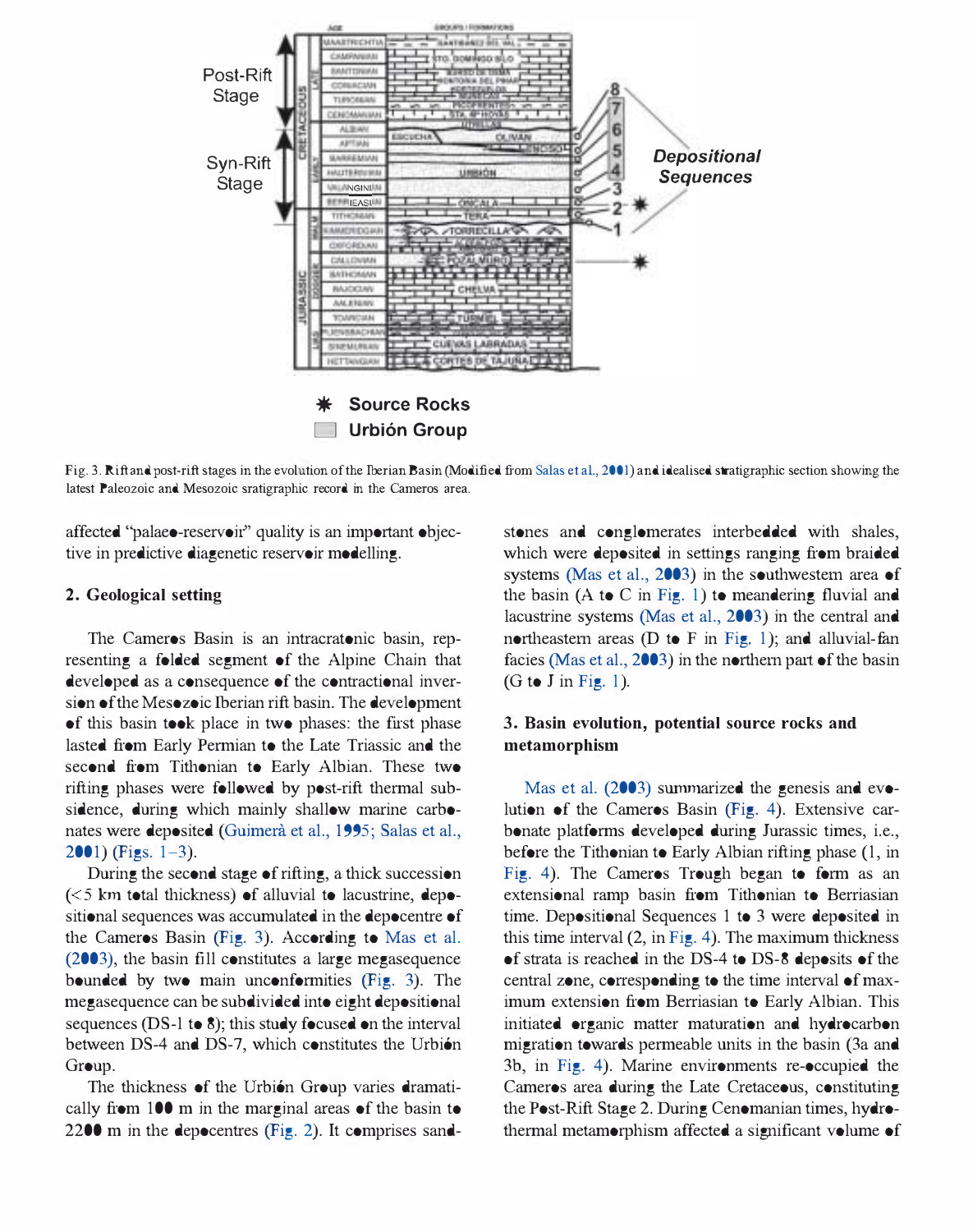

Fig. 4. Cross-sections illustrating the geological history of the Cameros Basin. See text for explanation (modified from Mas et al., 2003).

the basin fill in the Cameros Trough and hydrocarbon reservoirs were destroyed (4a and 4b, in Fig. 4). Finally, Tertiary contractional inversion of the Cameros Basin took place  $(5, \text{in Fig. 4}).$ 

The potential petroleum systems of the Cameros area have been reviewed by Mas et al. (2002, 2003) based on an analysis of the Cameros Extensional Ramp Basin (Cameros Trough) depocentre and two surrounding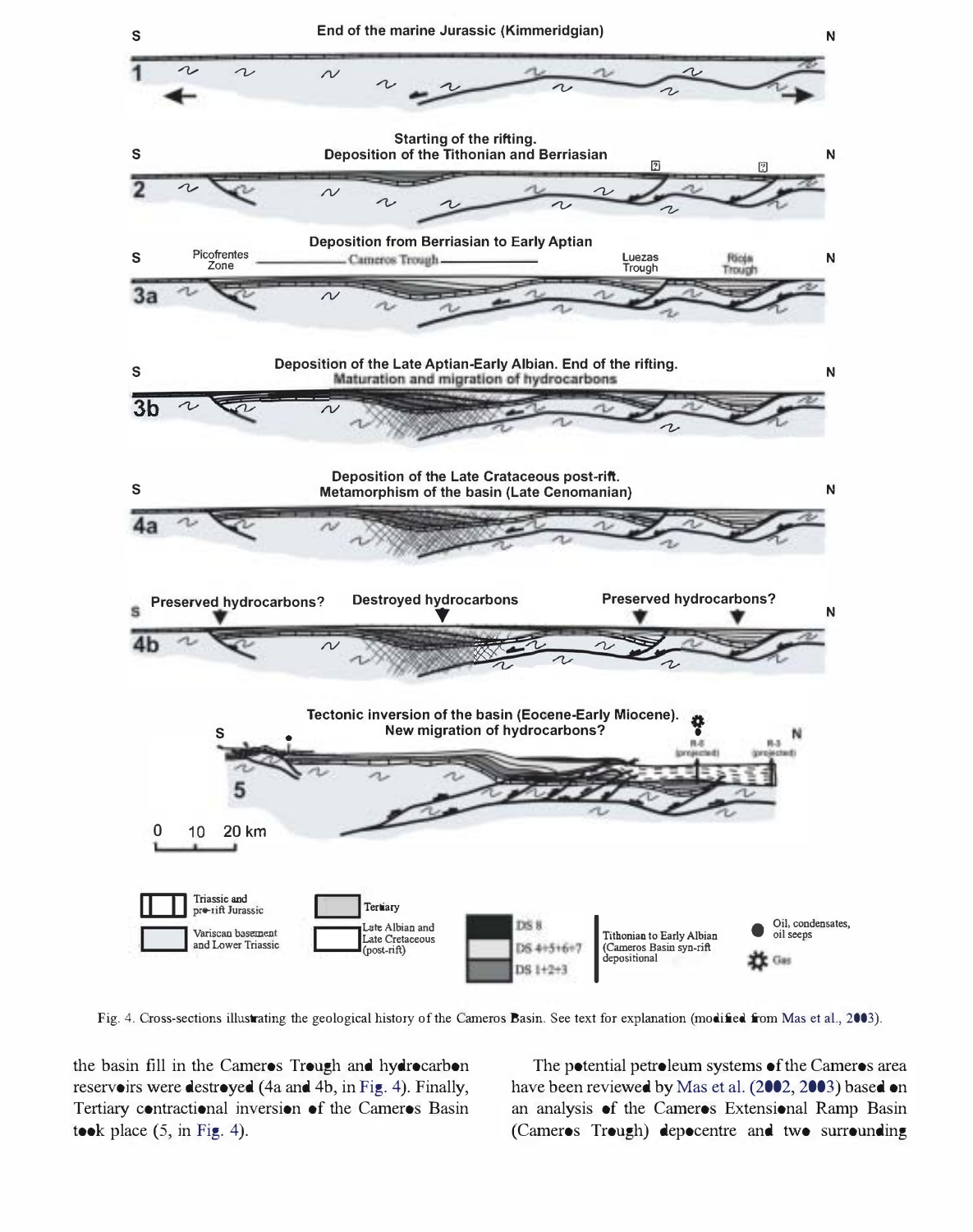half-graben sub-basins (Rioja Trough to the North and Bigomia Trough to the South). The Cameros Trough is considered the central part of the Cameros Basin in which hydrothermal activity took place (Mas et al., 2003), and where early generation and migration of oil from source rocks (today over-mature) to reservoirs took place. Potential source rocks of the Cameros Trough are Callovian organic marls and black shales (type II, Tissot and Welte, 1978), Early Cretaceous lacustrine organic marls, (type II/I, Tissot and Welte, 1978), and syn-rift Early Cretaceous lignites and organic-rich shales (type III, Tissot and Welte, 1978) (Mas et aI., 2003). Among the most important reservoirs were syn-rift, Early Cretaceous charmelized fluvial sandstones (DS 4 to 7) (Mas et aI., 2003). The rocks that represented the seals at that time were the interbedded mudstones. The timing of hydrocarbon generation can be considered as early and produced in two events: (I) Albian, during which organic matter matured by burial and (2) Late Cretaceous, during which maturation of organic matter was induced by abnormal heat flow caused by the first hydrothermal event (Mas et aI., 2003). The early emplacement of hydrocarbons is supported by petrography as they predate quartz overgrowths.

The metamorphism of the basin is considered as hydrothermal and allochemical (Casquet et aI., 1992; Barrenechea et al., 1995; Alonso-Azcárate et al., 1995, 2001; Mantilla et aI., 2002). Two thermal events can be recognized (e.g. Mantilla et a!., 2002). The fIrst one is the most relevant here and took place after complete fIlling of the basin. It has been dated at the post-rift age of 106 to 86 MaBP (from Late Albian to Coniacian). Metamorphic conditions ranged from low-grade to very low-grade, with a maximum temperature of 340-370 °C and a maximum pressure of 1 kbar (aprox. 3900 m). This hydrothermal event coincides with other regional geotectonic events such as the opening of the Gulf of Biscay (Olivet et al., 1984), and is coincident with the age of the alkaline magmatism in the Pyrenees (Montigny et al., 1986). Another hydrothermal phase has been recorded at 40 Ma (paleogene). This phase was related to the beginning of basin inversion during the Alpine contraction.

## 4. Methods

Sandstone sampling was earned out in several stratigraphic sections (Figs. 1, 2). In the southern part of the basin, these sections are located at Muriel (A), Cidones-Abejar (B) and Golmayo (C). In the central part, locations of the sections are Yanguas (D), San Pedro Manrique (E) and Valdemadera (F). In the north, locations of these sections are Trevijano (G), Jubera (H), Arnedillo (I) and Préjano (J). About 15<sup>0</sup> samples of sandstone were analysed to determine clastic and authigenic products. Analytical methods included conventional petrography, fluid inclusion microthermometry, cathodoluminescence, and analyses with electron microprobe and scanning electron microscope (SEM).

For petrographic analysis, standard doubled-polished thin sections were etched and stained using HF and sodium cobaltinitrite for potassium feldspar identification, and alizarin red and potassium ferrocyanide to better distinguish carbonate components (Chayes, 1952; Lindholm and Finkelman, 1972, respectively). Four hundred points were counted per sample for quantitative petrographic analyses. The "Gazzi-Dickinson" method (Ingersoll et a1., 1984) and petrographic groups defmed by Zuffa (1980) were used to classify points. Post-depositional changes to the original framework were also considered and evaluated. These analyses permit a reconstruction of the original framework composition required for provenance deductions and diagenetic inferences.

Electron microprobe analysis was used to characterise carbonates cements, feldspars, clay minerals and solid fibres of hydrocarbons. Acceleration voltage and sample current intensity were set at  $15$  Kv and  $20$  nA. Standards used were TAP, LD2, PETJ, PETJH, LIF and LIFH. Many images were taken under the microprobe in backscattered light in order to recognize different brightness levels.

Double-polished thin rock slices detached from their glass mount were prepared from most samples for fluid inclusion microthermometric analysis. The thickness of the slices was between 30 and 50  $\mu$ m. In all cases, cold preparation techniques were used to avoid re-equilibration of fluid inclusions (Goldstein and Reynolds, 1994). The measurements were carried out on a petrographic microscope equipped with a Linkam THMSG 600 heating and cooling stage which enables temperatures of phase transitions in the range of  $-180^\circ$  to 300 °C. This heating stage is mounted on an Olympus BX60 polarizing microscope.

Small fragments of double-polished rock slices were also imaged under CL using an Oxford Instrument photomultifIlter-based CL detector installed on a JEOL T330 SEM. Cathodoluminescence photography was performed after homogenisation temperatures had been determined in order to avoid any negative effects on data acquisition.

SEM-CL textures were used to verify that the studied fluid inclusions were located in quartz cement and not in quartz clasts, to evaluate the possibility of fmding some zoning inside the quartz overgrowth itself, and also to determine the timing of quartz cementation relative to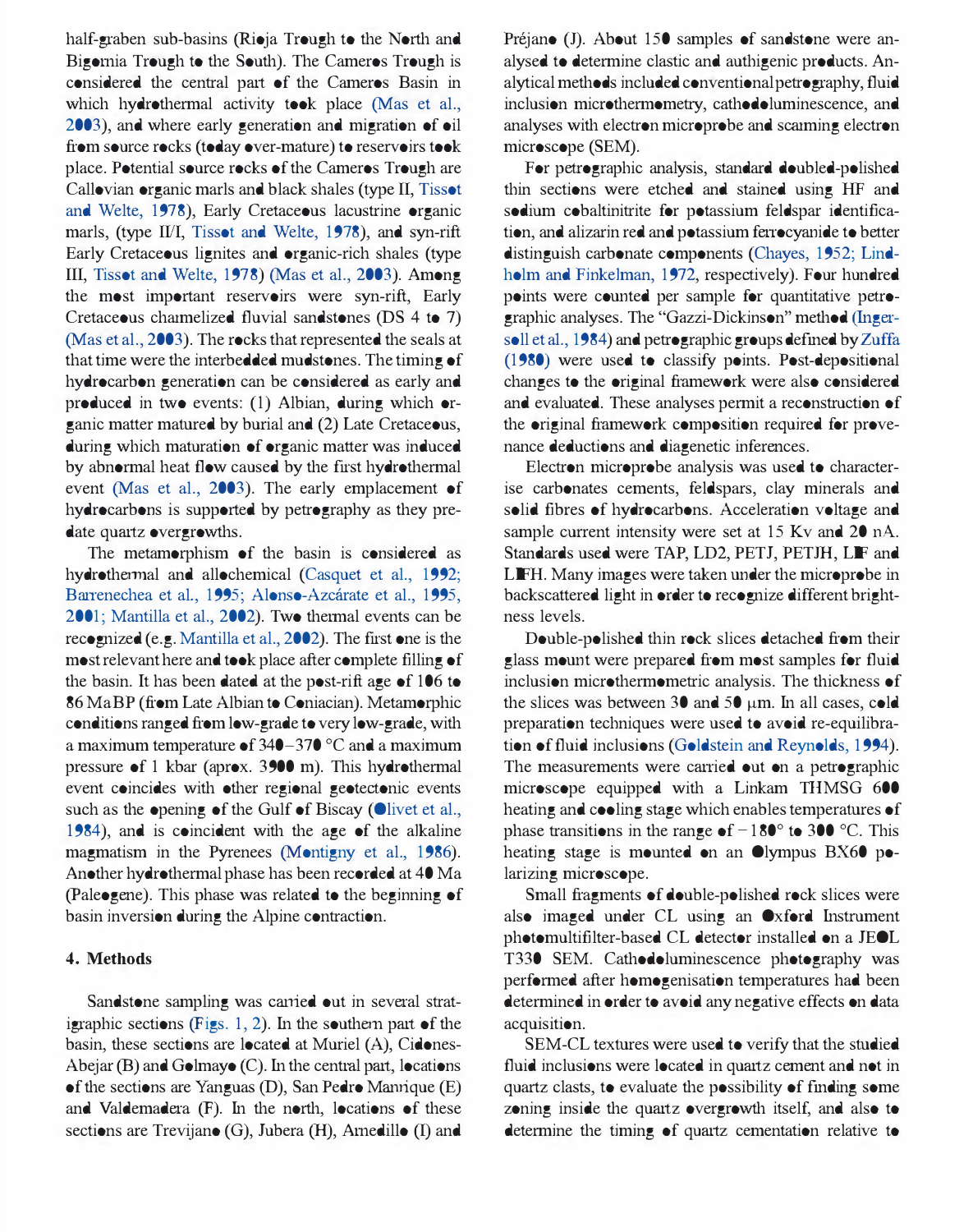other diagenetic processes. The latter contributed to establishing the diagenetic sequence on the basis of textural relationships.

## 5. Results

#### 5.1. Petrofacies

Following the criteria of Dickinson (1985), it is possible to note a trend in framework composition from South to North (Fig. 5). In proximal zones (southern area), the sandstone composition is quartzofeldspathic (mean  $\mathbf{\Theta}_{\delta 1}$ F<sub>18</sub>Lt<sub>1</sub>; Fig. 6A) and K-feldspar prevails over plagioclase. Sandstones from the southern part correspond to subarkoses instead of ideal arkoses due to chemical weathering in a tropical climate, which promoted a rapid decay of feldspars (Ochoa et aI., 2004). These rocks evolve to more mature quartzose sandstones in depocentres (mean  $\mathbf{Q}_{96}F_3Lt_1$ ; Fig. 6B) suggesting significant mineralogical and textural maturation during transport over a distance of  $> 50$  km. This systematic spatial variation can also be attributed to intense weathering in a humid climate (Rat, 1982). In addition, local sources of Triassic and Jurassic sedimentary rocks (carbonate and clastics) produced quartzolithic sandstone petrofacies (mean  $\mathbf{Q}_{3}F_{1}Lt_{6}$ ) (Fig. 6C), in alluvialfan environments in the northeastern part of the basin. In spite of the different petrofacies, all sandstones are considered to have an original quartz-rich rigid framework. Their mean grain-sizes range from fine to coarse. They are moderately to well sorted, which suggests that the original porosity was between 34% and 40% (Beard and Weyl, 1973). The high values of original porosity and the relatively low clay content characterize these deposits as very good reservoir rocks.



Fig. 5. Ternary plots showing sandstone petrofacies in the Urbión Group (according to Dickinson, 1985) in the southern area  $(S)$ , central area (C) and northern area (N) of the basin. Qm: Monocrystalline quartz; F: K-feldspar; Lt: total lithic population.

#### 5.2. Diagenetic and hydrothermal processes and products

Urbién Group sandstones experienced intense diagenesis. The most relevant processes are indicated in Fig. 8.

#### 5.2.1. Compaction

Compaction has been evaluated following the criteria of Houseknecht (1987) and Lundegard (1992) for estimation of the intergranular volume of the original sediment and its reduction during diagenesis. Porosity loss by compaction (COPL, Lundegard, 1992) in the analyzed sandstones ranges from 11.9% to 37.29% for sandstones in the north; from 23.6% to 39.6% in the central area; and from 15.4% to 39% in the south (Table 1). Note that these values include both mechanical and chemical compaction. According to Lundegard (1992), the [COMPACT (Compactional Index =  $\text{COPL}$ (COPL+CEPL)) in the Urbión Group varies between 0.6 and 0.9, indicating that compaction can be considered the main process responsible for porosity loss (Figs. 7A and 9). Likewise, different diagenetic pathways of sandstones from the north, centre and south indicate that compaction has most strongly affected the central part of the basin, which has experienced the most subsidence.

## 5.2.2. Cements and replacements

Several diagenetic precipitates occluded the intergranular pore space. Some of these replace framework components or other cements.

5.2.2.1. Clay Minerals. Kaolinite occurs as pore-filling cement in all areas, occupying intergranular pore space and occasionally as replacement of K-feldspar, generating diagenetic matrix (epimatrix). Its occurrence is highly variable (mean 0.7%, 1.6%, 8.9% in the northern, central and southern areas respectively).

It is possible to distinguish two generations of pore filling, an earlier generation included in the eodiagenesis and a later generation that fills secondary pores. The first pore filling appears to be enclosed by other cements and deformed by mechanical compaction, which suggest an early stage of generation. Eodiagenetic kaolinite is common in warm and wet continental environments (i.e. Worden and Morad, 2003). The last phase shows vadose features and is included in the telodiagenetic stage. It has only been recognized in samples from the southern area of the basin. Telodiagenetic kaolinite must be associated with an influx of low-pH meteoric waters during uplift (Lanson et aI., 2002; Ketzer et aI., 2003; Worden and Morad, 2003).

Illite appears as pore lining around detrital grains and as replacements of K-feldspar (epimatrix, Fig. 6E). The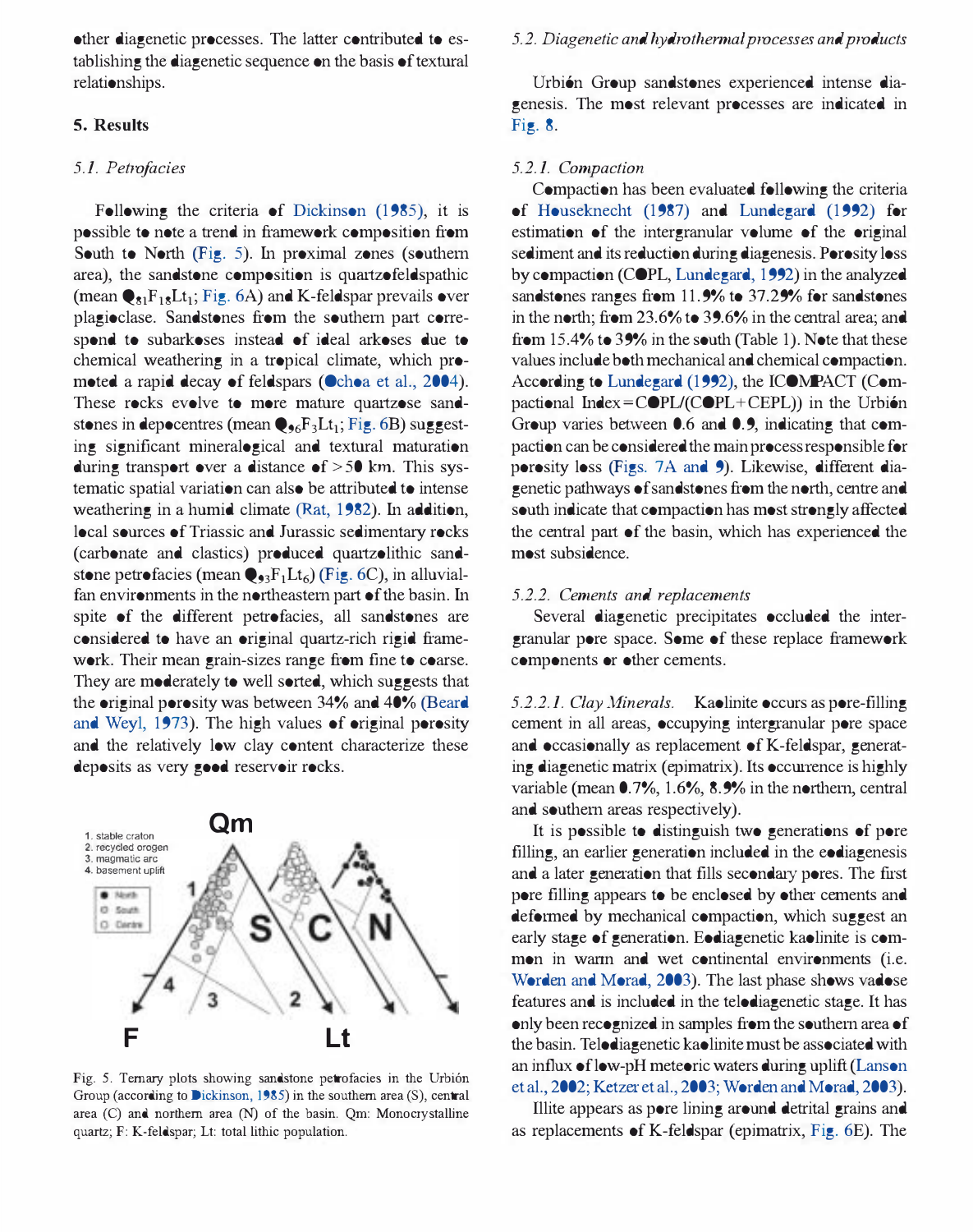

Fig. 6. Thin-section photomicrographs of detrital components and diagenetic features in Urbión Group sandstones. A) Medium-grained sandstone from the southern area of Cameros Basin, showing a quartzose framework with K-feldspar (K) grains. Plane-polarized light. B) Medium-grained quartzarenite from the central area of the basin. The long and concave-convex grain-to-grain contacts suggest that chemical compaction occurred. Cross-polarized light. C) Coarse-grained sublitharenite from the northern area of the basin, exhibiting a well-sorted framework with carbonate grains (echinoid fragment). Plane-polarized light. D) Illite pore lining in a quartzarenite from the northern area. E) K-feldspar cement ([K]) in a very coarsegrained quartzarenite of the central area. Cross-polarized light. F) Fibres of hydrocarbons showing features of defonnation. G) Hydrocarbon traces surrounding quartz grains. H) Tiny siderite rhomb suggesting an early diagenetic origin. Note the diagenetic matrix (epimatrix) on the left side, produced by the replacement of a K-feldspar by clay minerals. Plane-polarized light.

pore lining is inferred to be early and related to the eodiagenetic stage. It is generally thin and discontinuous (Fig. 6D). Its occorrence is variable (maximum percentage 13.2%, 15.7% and 2.9%, mean 2.3%, 2.8% and 0.5% in the northern, central and southern areas respectively). The illite pore lining is tangential to grain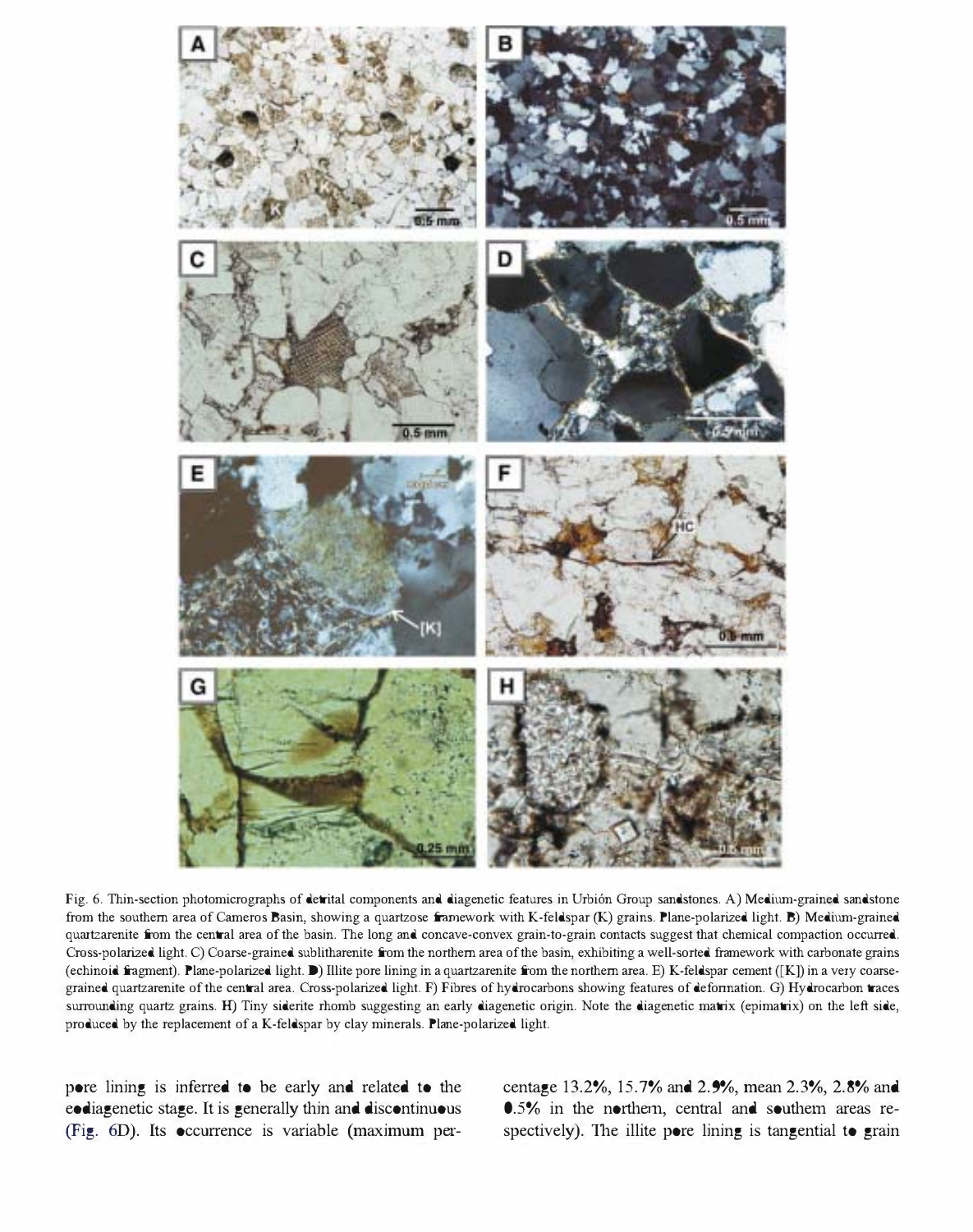

Fig. 7. Thin-section photomicrographs of detrital components and diagenetic features in Urbi6n Group sandstones. A) Non-carbonate intrabasinal grain (NCI, rip-up clast) deformed by mechanical compaction. Cross-polarized light. B) SEM cathodoluminescence image of a detrital quartz grain with internal zoning in the overgrowth. Note the crushing and microfracturing of the grain before quartz precipitation. C) Quartz replacing a still recognisable K-feldspar grain, cross-polarised light. D) Backscattered image of a plagioclase from a sample in the northern area with relicts ofK-feldspar. This could be evidence of albitization. E) Backscattered image of carbonate cement from the central area. F) prismatic chloritoid evidencing a low-grade metamorphic process. Cross-polarized light. G) SEM cathodoluminescence image of detrital quartz grains from the northern area showing two phases of quartz cement. The sketch on the right side better differentiates the two quartz cementation phases.

surfaces. Some illitic coatings are texturally similar to smectite, which suggests a smectite precursor (Morad et aI., 1994) that was illitised during diagenesis. Replacement of K-feldspar by illite is considered to have taken place during mesodiagenesis in a relatively closed system at 120 °C-140 °C, and at burial depths greater than 3.7 km (Chuhan et al., 2000, 2001). Illitisation of feldspar pre-dates quartz cementation. It is not clear whether the process continued after precipitation of quartz.

5.2.2.2. K-feldspar. This cement occurs as euhedral, thin and discontinuous overgrowths and is commonly corroded and replaced by illite and carbonate cements (Fig. 6E). It attains 0.5% in all areas of the basin. It is a very early phase, which predates quartz and carbonate cements. This indicates early precipitation in eodiagenetic environments (Fig. 8).

5.2.2.3. Injection of hydrocarbons. The first event of hydrocarbon injection is inferred to have occurred early, because some hydrocarbon fibres lie between quartz grains, pre-dating quartz cements (Fig. 6F and G). The fibres occur as very thin, brown coatings. The presence of these hydrocarbon residues has been confirmed with electron microprobe analysis and with organic solvents. The residues are related to the migration of oil into the reservoir, which took place in the Late Aptian-Early Albian, prior to the hydrothermal event. This migration involved the Cameros Trough and its satellite basins, located to the north and south. Furthermore, Mas et al. (2003) suggest that the tectonic inversion of the basin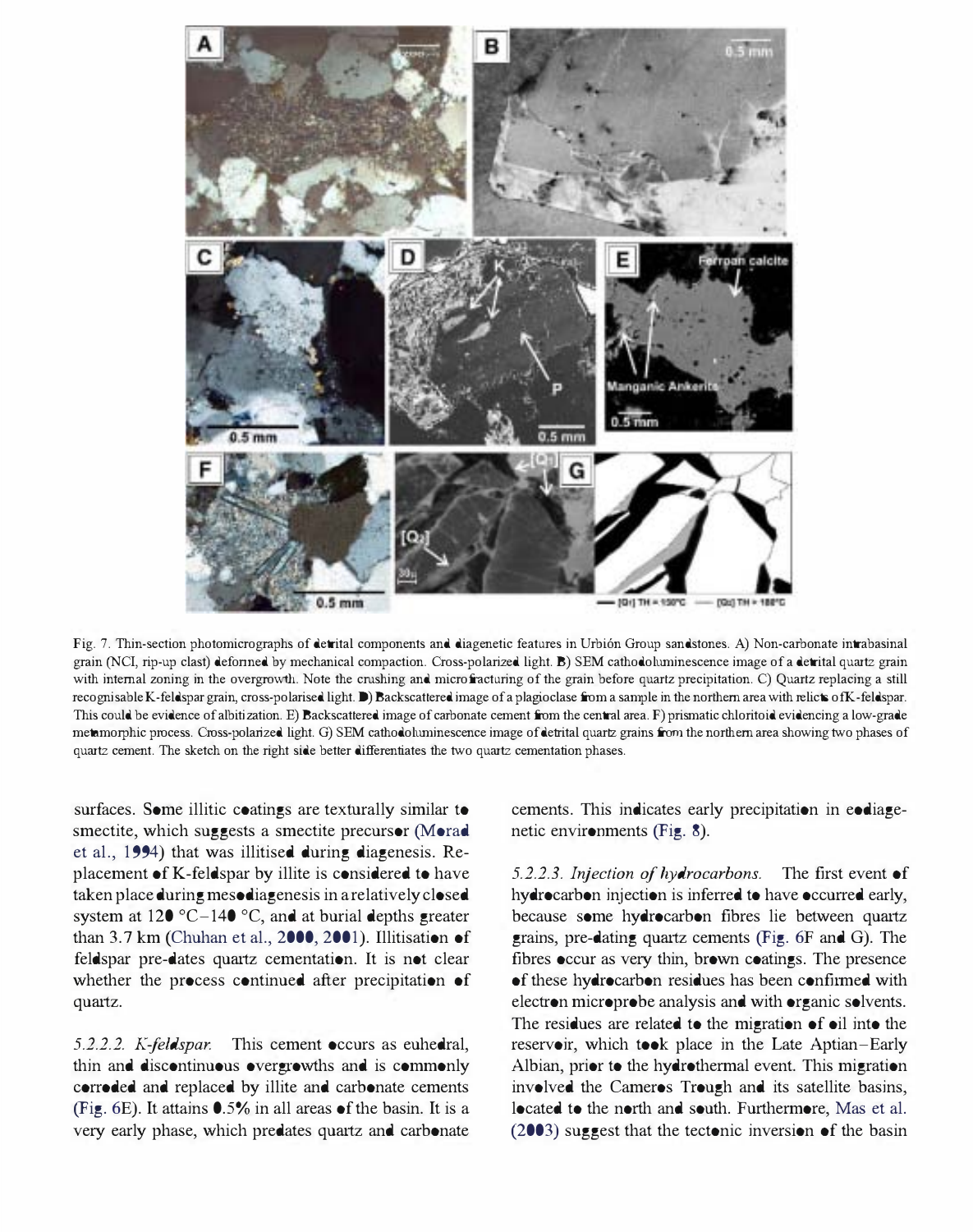

Fig. 8. Chronology of the main post-depositional processes and products ascribed to eodiagenesis, mesodiagenesis, telodiagenesis and to the metamorphic event (shaded zone).

(Eocene-Early Miocene) produced another late migration of hydrocarbons towards satellite basins.

5.2.2.4. Siderite. Siderite occurs as isolated crystals (Fig. 6H) and is considered an early phase, as it is often appears embedded in quartz cement. Siderite precipitation requires a reducing environment related to methanogenesis (e. g. Mozley and Wersin, 1992).

5.2.2.5. Early and late quartz. Quartz is generally the most abundant cement but is variable in abundance. It is mainly developed in the northern and central areas, reaching 9.9% and 12.9% of total rock volume (mean, 2% and 2.8%) respectively.

Diagenetic quartz cement appears as overgrowths around detrital grains, and locally includes other earlier diagenetic phases such as clay minerals (kaolinite and illite) and siderite. Quartz cement typically appears to have been corroded by other minerals (i.e. carbonates). It postdates compaction, which indicates that it precipitated during relatively deep burial (mesodiagenesis, Fig. 8) at depths of more than 2.5 km and temperatures above 80 °C (e.g. Worden and Morad, 2000; Walderhang et aL, 200 1).

In addition, quartz cement postdates hydrocarbon emplacement. Although early hydrocarbon emplacement has been cited as a barrier to authigenic quartz nucleation (Worden et al., 1998; Bloch et al., 2002), quartz cementation is possible regardless of the timing of hydrocarbon generation and migration (Reed et aL, 2005). Pressure solution, clay mineral reactions in intercalated mudstones, and the dissolution of K-feldspars during burial diagenesis (Bjorlykke and Egeberg, 1993; Barclay and Worden, 2000; Bloch et aL, 2002) are likely sources for quartz cement. Quartz cementation is facilitated in the presence of micas, clay minerals and/or organic matter, which release the water necessary to diffuse silica out of the contact zone (Wilson, 1994). Chemical compaction generated quartz cementation prior to the metamorphic peak event.

In addition, the fluid inclusion analysis discussed below indicates the presence of a second quartz cement phase (late quartz in Fig. 8) that is ascribed to the metamorphic event. This phase of quartz cementation is recognizable on cathodoluminescence images as a zonation in the overgrowths (Fig. 7B). The zonations in the quartz overgrowths are due to variations in aluminium and transition metals (Kraishan et al., 2000).

5.2.2.6. Secondary porosity. Secondary porosity is high in the southern area (maximum value of  $20.1\%$ , mean 9.2%), and decreases to lower values in the central and northern areas (mean 2.5 and 7.9%, respectively). It is manifested by the presence of corroded grains and partial dissolution and originated by the dissolution of framework grains, mainly K -feldspars and carbonates. Occasionally, secondary pores have developed in intergranular cement.

5.2.2.7. Hematite. Hematite cement occurs as grain coatings or as secondary pore filling. Its occurrence is very variable (mean 1.2%, 1.1 % and 3.4% in the northern, central and southern areas respectively). Occurrences of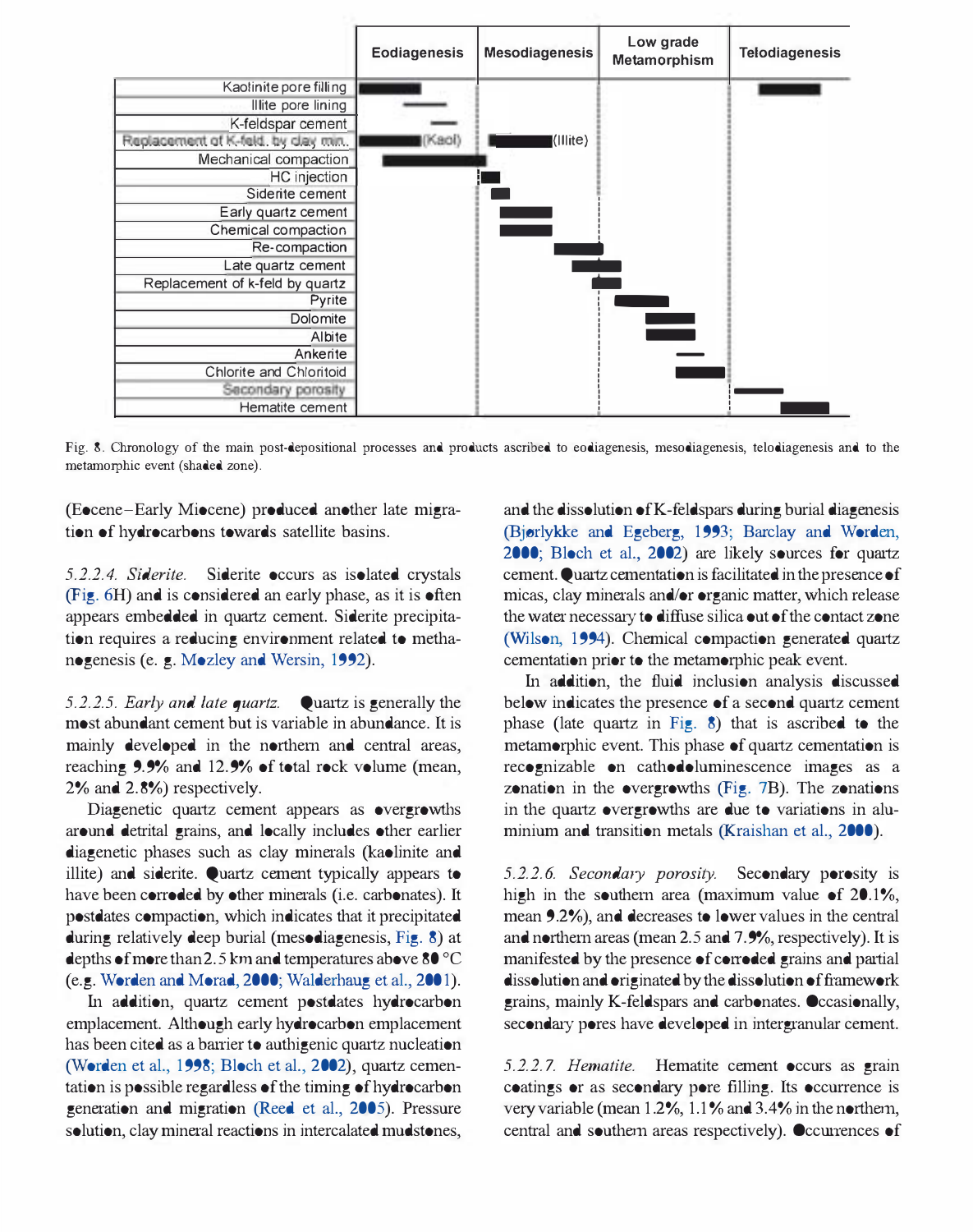this cement are typically accompanied by high values of secondary porosity. Hematite cement precipitates under oxidizing conditions and may appear as an early grain coating or as a telodiagenetic product, resulting from dedolomitization of Fe-rich dolomite at shallow depths (Morad et aI., 1995) and pyrite oxidation.

## 5.2.3. Metamorphic processes and products

In addition to diagenetic processes and products, hydrothermal imprints on the sandstones have been observed in samples from the northern and central areas of the basin.

5.2.3.1. Pyrite precipitation. The percentage of pyrite considered of metamorphic origin ranges from 0.2% to 1.4% in the northern area (mean  $0.1\%$ ) and from 0.2% to 8.2% (mean 0.9%) in the central area. These pyrite crystals appear as euhedral coarse crystals that cement and replace framework and previous diagenetic products in the sandstones (Alonso-Azcárate et al., 2001). This pyrite is attributed to highly saline waters that produced sulphur mineralisation in the presence of hydrocarbons (Rowe and Burley, 1997; Alonso-Azcárate et al., 2001). Temperatures  $\bullet$  f367 °C have been estimated for the precipitation of this mineral (Alonso-Azcárate et al., 1999a).

5.2.3.2. Replacement of K-feldspars by quartz. Replacement of K-feldspars by quartz is common in samples from the central and northern areas (Fig. 7C). It occurs in percentages between 0.2% and 1.6%, in the northern area and between 0.2% and 4.2%, in the central area and is manifested by the presence of illite inclusions on quartz overgrowths that preserve the external shape of precursor K-feldspar grains. This process requires high silica concentrations and high temperatures. For this reason, it must be related to hydrothermal fluids supersaturated in silica.

5.2.3.3. Carbonate cements. Dolomite appears as small rhombic crystals that locally occlude pores. Its content varies from 0.2% to 36.1 %. The mean values are 12.5% in the northern area and 1.5% in the central area. Dolomite crystals typically have abundant fluid inclusions that give the cements a turbid aspect in transmitted light. Dolomite cement has a bright cathodoluminescence signal that is explained by anoxic conditions during precipitation (Tucker, 1988). The origin of this dolomite is presumably related to hydrothermal fluids, and postdates the pyrite phase. Later carbonate cements, especially calcite, frequently replaced dolomite cement in the telodiagenetic stage.

Ankerite occurs as isolated patches and is replaced by later calcite cement (Fig. 7E). Ankerite cement occupies

such a low percentage of intergranular volume that it has not been quantified. In the central part of the basin, ankerite has bright luminescence (Fig. 7E) and high values of Mn (manganic ankerite). In many cases, the traceelement content of late diagenetic carbonate cements is depleted in iron and magnesium, and emiched in manganese (Lynch and Land, 1996; Milliken, 1998). Alternatively the high Mn values can be generated by hydrothermal flow (Chow et al., 1996; Morad et al., 2000).

5.2.3.4. Albitization. The presence of twinned and untwinned albite in the northern and central areas of the basin suggests that albitization took place. The albites appear as fresh idiomorphic and subidiomorphic grains, and sometimes have textoral evidence of K-feldspar replacement (Fig. 7D). The composition of authigenic albite is close to the Na end member and is largely nonluminescent (Kastner and Siever, 1979). Albitization predates several carbonate cementation phases and is connnon as a replacement in depths greater than 2500 m, especially in sandstones rich in K-feldspars (Morad et aI., 1990). The Na required for albitization is probably derived from dissolution of Triassic evaporites (Saigal et al., 1988).

5.2.3.5. Chlorite and chloritoid. A metamorphic event is also inferred from the presence of two metamorphic minerals, chlorite and chloritoid, in samples from the northern and central areas of the basin (Fig. 7F). The content of chlorite varies from 0.2% to 4.2% (mean 1.5%) in the northern area and from 0.2% to 10% (mean 2%) in the central area.

Chlorite replaces quartz, K-feldspars and micas. It appears on argillaceous framework grains (intrabasinal grains and metamorphic rock fragments) and is associated with clay minerals from the sandstone matrix. Diagenetic chlorite is recognized as polycrystalline micronodules or as radial aggregates. The content of chloritoid reaches 2.4% (mean 0.4%). It appears as tabular crystals or in aggregates. It is possible that these crystals retrograde into chlorite whilst maintaining their previous morphology (pseudomorphosis).

# 5.3. The imprint of hydrothennal processes on quartz overgrowths

Under transmitted light, quartz overgrowths are generally 20 to 40  $\mu$ m thick and display uniform extinction. Two types of quartz cement can be recognized under SEM-CL, which will be referred to as cathodoluminescence zones  $\bigcirc$ 1 and  $\bigcirc$ 2. These two cements occur together in different samples from the northern and central areas of the basin.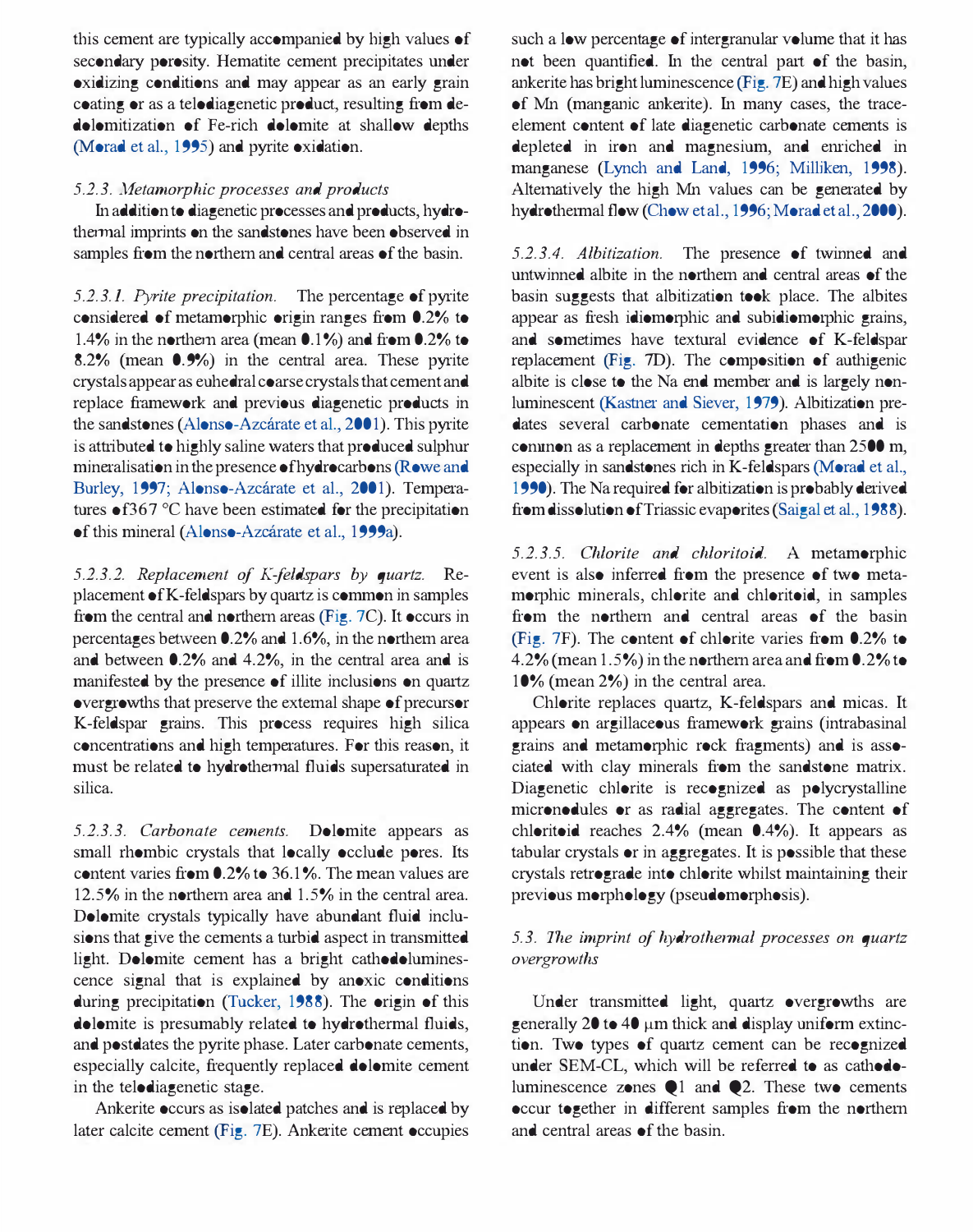$\bigcirc$  I (Fig. 7G) is dark under CL and it preserves "ghosts" of fibrous structure that are perpendicular to the detrital grain-overgrowth boundary. Q2 is bright and has concentric growth zoning (Fig. 7B) or is isopachous. Locally, this cement displays irregular boundaries inconsistent with growth and has a patchy distribution. The dark  $\bullet$  I cement has been fractured and its spaces filled with bright  $Q2$ . Fragments of  $Q1$  are frequently included in the Q2 cement. The destruction of the original texture of QI cements is probably due to high-temperature recrystallization (Goldstein and Rossi, 2002). Hence, the hot hydrothermal fluids that generated the bright Q2 cement are likely to have caused the recrystallization of  $\bigcirc$  1 as well. In contrast, Q 1 cement is less common in sandstones from the central area and where it appears is thin and discontinuous. This could also be related to the predominance of hydrothermal processes, which lowered the preservation potential of  $\bigcirc$  1 in the central area relative to the northern area.

Homogenization temperatures were measured in syntaxial quartz overgrowths in sandstones from the northern and central areas. Two types of fluid inclusions were observed in distinct parts of quartz overgrowths, as shown by SEM-associated cathodoluminescence images. One type of fluid inclusion (the frrst generation) occurs in the dark, non-luminescent phase (QI), closest to the detrital grain-overgrowth boundary. It was formed at low temperatures (from 100.5 °C to 115 °C, mean 110 °C), and is interpreted to have a diagenetic origin. The other type of fluid inclusion (the second generation) is included in bright and more luminescent cements (Q2, Fig. 7G), further away from detrital grain-overgrowth boundaries. It was formed at higher temperatures (from 95 °C to 227 °C, mean 175 °C), and is considered to be of hydrothermal origin (Fig. 9). We propose that the high temperatures reflect the injection of hydrothermal fluids whereas the low tempemtures reflect maximum burial. The spatial distribution of the two types of inclusions and their temperatures of formation indicate that the Q2 phase is of hydrothermal origin.

The first cement  $(Q_1)$  precipitated from a single fluid reservoir, because salinity values are homogeneous within each sample, whereas the fluid inclusions with higher temperatures are inferred to correspond to a mixture of two fluid reservoirs, recognized by different salinity values for similar homogenization tempemtures (Th) in the same sample. For Th =  $100^{\circ}$ C, salinity values between 3.4 and 6.2 %0 were registered. These reservoirs could have been affected by the hydrothermal metamorphism related to the rifting evolution (Casquet et aI., 1992; Barrenechea et aI., 1995).



Fig. 9. Diagenetic paths diagrams showing the loss of porosity by cementation processes (CEPL) versus compaction processes (COPL) of the studied sandstones in the southern, central and northern areas of the basin, according to Lundegard (1992).

The circulation of hydrothermal fluids took place after the basin was filled. This suggests that hydrothermal activity was not restricted to the deepest part of the basin (Barrenechea et al., 2001). The maximum temperatures did not exceed 340 °C (highest metamorphic conditions) and the pressure remained below 1.0 Kb (around 3.5 to 4 km deep). Fluid circulation could have been enhanced by extensional fractures, sedimentary discontinuities and the relatively high permeability of the deposits (Alonso-Azcarate et a!., 1999a).

#### 6. Discussion

Although petrofacies vary from south (quartzofeldspathic) to north (quartzose and quartzolithic, respectively), all sandstones from the Urbión Group in the Cameros Basin had a rigid framework with high original porosity values at the time of deposition. Textural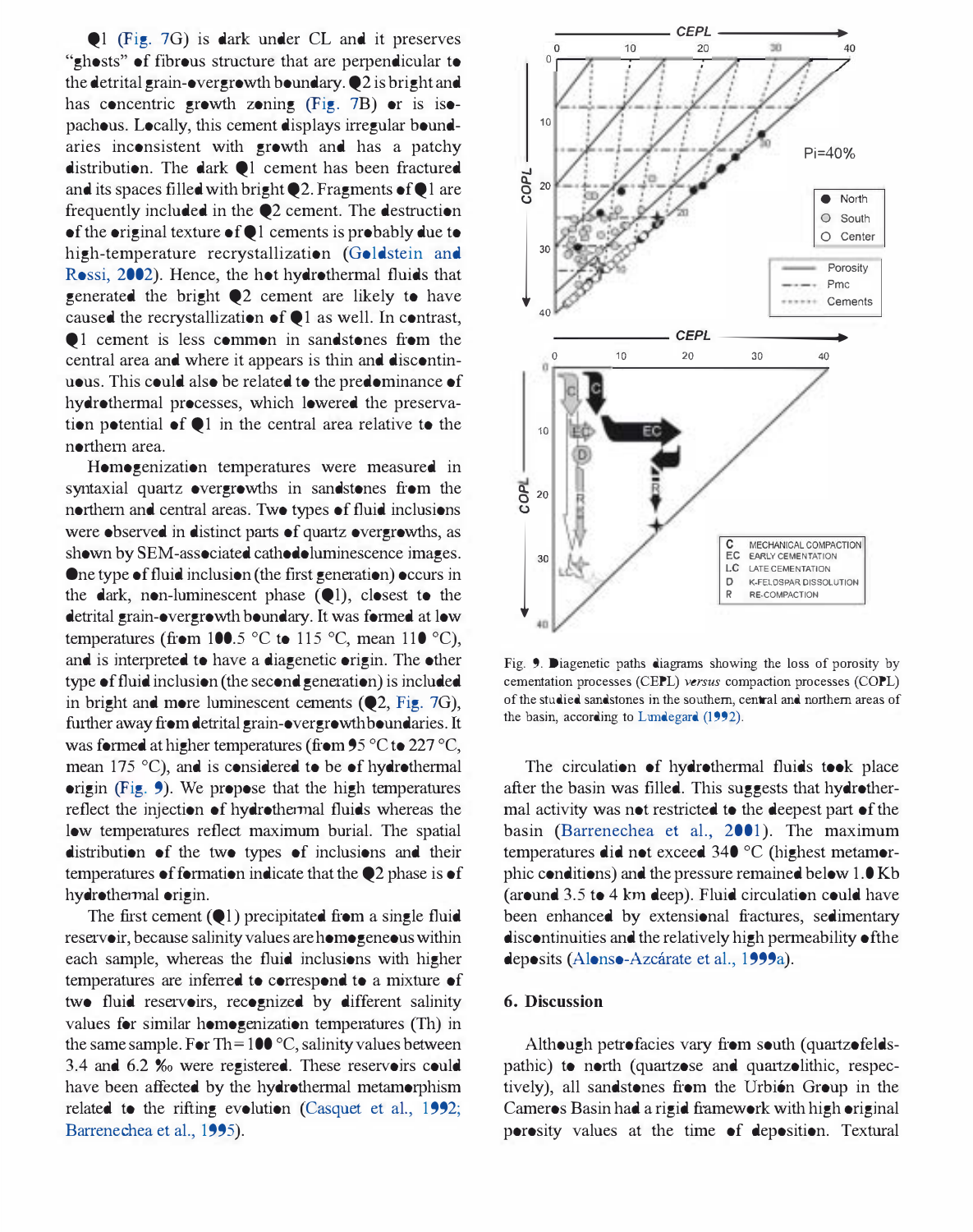maturation of sediments during transport and intense weathering produced moderately to well-sorted sandstones with a quartzose framework. The presence of primary porosity in some samples from the northern and southern areas indicates that conduits for fluid flow were not completely eliminated during burial. Together, these features suggest that the fluvial sandstones were originally a high-quality reservoir. Unfortunately, diagenetic and metamorphic processes degraded these original characteristics. Diagenetic processes reduced original porosity by intense compaction (COPL) and cementation (CEPL). Concavo-convex contacts, which indicate pressure solution, are common. Mechanical and chemical compaction was the most important mechanism of porosity reduction in the basin.

Several cementation phases have been distinguished. Pore-filling kaolinite, pore-lining illite and K-feldspar cements were recognized. These cementation phases started to fill the intergranular pores in the eodiagenetic stage. Petrographic observations suggest that kaolinite formed at shallow depth. An influx of fresh water is a likely explanation for its origin (Bjørlykke, 1998). Kfeldspar overgrowths formed at relatively shallow burial depths. K-feldspar precipitation requires high silical activities and high  $K + / H +$  ratios (Morad et al., 2000) and the occurrence of feldspar overgrowths may imply that detrital feldspars were dissolving (De Ros et aI., 1994). Generation and migration of hydrocarbons occurred during early mesodiagenesis. Today, this is recognizable by the presence of carbon residues appearing as thin fibres, locally showing deformation features. These are the result of mixing of hydrocarbons with subsequent hydrothermal fluids, which generated a carbon residue and triggered water release.

In addition, in the mesodiagenetic realm, a re-compaction event took place that induced breakage of clasts and previous cements by framework collapse, and reduced the porosity (Figs. 7B and 10). Re-compaction has been inferred only in samples from the northern and southern areas of the basin, in which sufficient Kfeldspar and carbonate cement were present to promote framework collapse by dissolution. Thus, porosity reduction is proposed to have occurred in four stages (Fig. 9): (1) Loss of primary porosity by early mechanical compaction; (2) early cementation, mainly by kaolinite and K-feldspar; (3) dissolution of framework grains in the southern area and dissolution of carbonates in the northern area; and (4) framework collapse by re-compaction.

The diagenetic trend of sandstones from the central area is different, for many reasons. Firstly, there are not as many K-feldspars that are prone to dissolution, so re-



Fig. 10. Histograms of homogenisation temperatures in primary fluid inclusions in quartz overgrowths. Notice the two populations of fluid inclusion homogenisation temperatures.

compaction did not take place. Secondly, the central area experienced the most subsidence, which means that compaction has been greatest there. Also, quartz cement seems to be the main cause of porosity reduction in the central area relative to the northern and southern areas. Carbonate cementation has been of minor importance for porosity reduction. The diagenetic trend implies constant compaction with minimal carbonate cementation.

In the northern and central areas of the basin, hydrothermal metamorphism destroyed reservoirs and caused a second generation of quartz overgrowths and replacement of K-feldspar by quartz, in addition to carbonate cementation (including dolomite and ankerite), albitization, and precipitation of pyrite and chlorite-chloritoid. All these processes are consistent with the presence of fluids supersaturated in silica, which are typical of hydrothermal systems (Fournier, 1985). Moreover, according to Alonso-Azcarate et a1. (1999a), the estimated temperatures for pyrite precipitation are consistent with the hydrothermal metamorphic realm.

Textural and fluid inclusion evidence indicates that precipitation of silica of diagenetic and metamorphic origin occurred throughout the burial history. Temperatures deduced from fluid inclusion analysis in the second generation of quartz overgrowths of metamorphic origin range from 95  $\mathrm{^{\circ}C}$  to 227  $\mathrm{^{\circ}C}$ , which is compatible with the maximum temperature of 340 °C proposed by Casquet et al. (1992) for the metamorphic peak. The hydrothermal phase that affected the Cameros Trough also destroyed the hydrocarbon charge and the porosity of the reservoirs. Nevertheless, those hydrocarbons that migrated early from the Cameros depocentre towards the margins of the basin may have been preserved, as they were not affected by hydrothermal metamorphism (Mas et al., 2003). Thus, sufficient permeability and intergranular volume must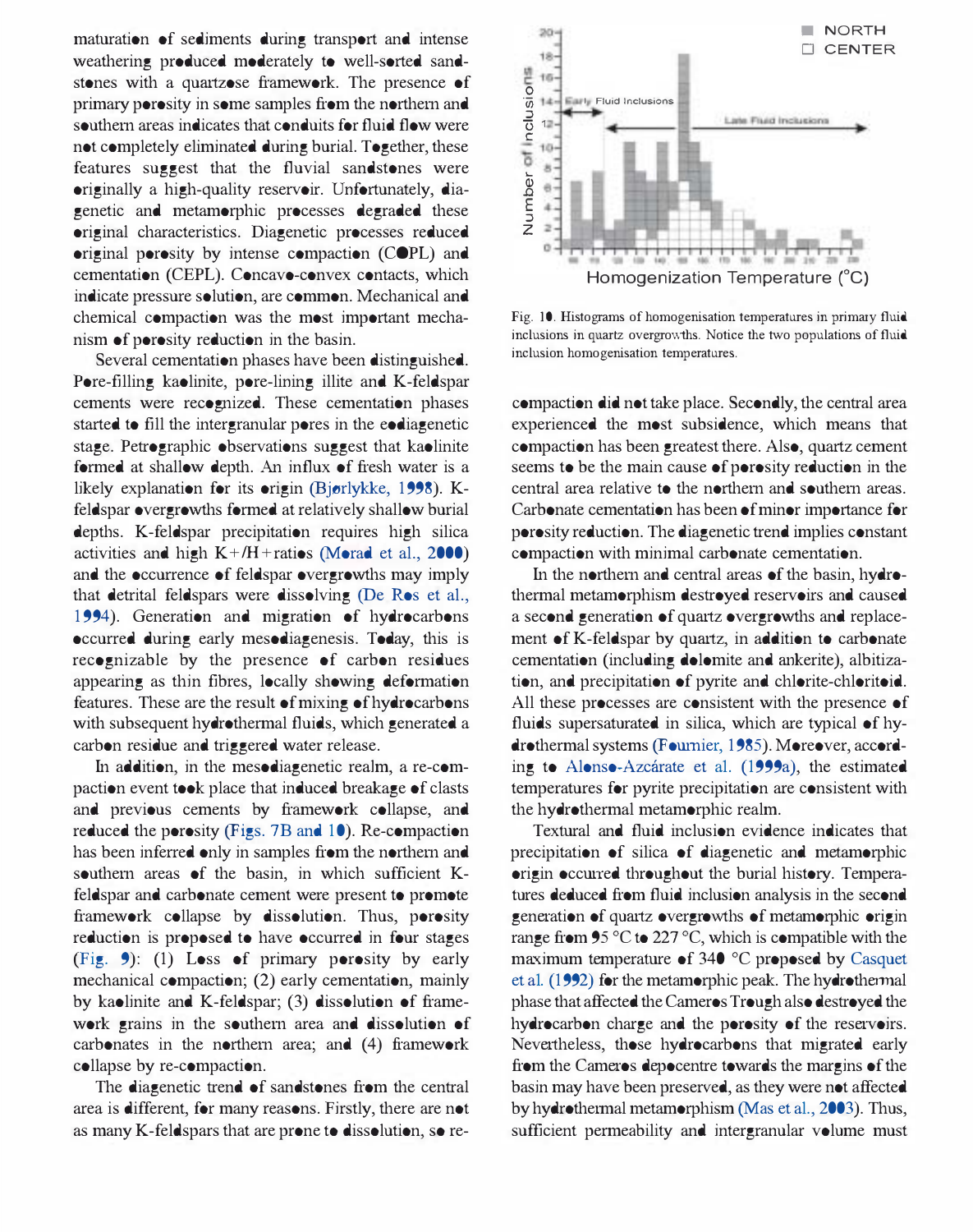have been preserved in "rigid-grain" sandstones, despite significant burial.

The final processes that affected the Urbión Group rocks are related to telodiagenesis, and include the generation of secondary porosity, cementation of haematite, oxidation of pyrites, and replacement of dolomite by calcite. All these processes were more intense in the northern and southern areas than in the central area, possibly because circulation of meteoric waters was slower in the central area of the basin, due to the lower porosity values of the hydrothermally altered sandstones.

# 7. Conclusions

- 1. The dispersal systems that fed the Cameros Basin produced large volumes of sands with quartz-rich petrofacies during sedimentation of the Urbion Group. Their rigid framework and low matrix content promoted high primary porosity values favourable for a high-quality reservoir.
- 2. The provenance of the sandstones has influenced diagenesis mainly by controlling the spatial distribution of K-feldspars. The most important diagenetic processes are compaction (mechanical and chemical) and cementation by kaolinite, siderite and quartz. Hydrocarbon emplacement occurred before quartz cementation.
- 3. Diagenetic processes related to hydrothermal metamorphism significantly reduced porosity and destroyed all reservoir potential in the Cameros Trough. Dominant processes were re-compaction, late quartz and carbonate cementation, and growth of chlorite, chloritoid and pyrite.
- 4. The preservation of hydrocarbons in peripheral and satellite basins supports the idea that the Urbión Group is a good potential hydrocarbon reservoir in locations not affected by hydrothermal processes.
- 5. This study in the Cameros Basin may serve to reassess the possibility of fmding potential clastic reservoirs in intracratonic rift basins, despite the likely presence of locally destructive effects on reservoir quality produced by clastic diagenesis and low-grade hydrothermal metamorphism.

# Acknowledgements

Founding for this research was provided by the Spanish DIGICIT projects BTE2001-026 and CGL2005-07445-C03-02/BTE. This manuscript has been improved by comments and suggestions from G.J. Weltje and four anonymous referees.

# Appendix A. Supplementary data

Supplementary data associated with this article can be found, in the online version, at  $\text{do}: 10.1016/j$ . sedgeo.2007.05.017.

# References

- Alonso-Azearate, J., Barrenechea, J.P', Rodas, M., Mas, J.R., 1995. Comparative study of the transition between very low-grade and low-grade metamorphism in siliciclastic and carbonate sediments: early Cretaceous, Cameros Basin (Northern Spain). Clay Minerals 30, 407-419.
- Alonso-Azearate, J., Rodas, M., Botrell, S.H., Raiswell, R., Velasco, P., Mas, R., 1999a. Pathways and distances of fluid flow during lowgrade metamorphism: evidence from pyrite deposits of the Cameros Basin, Spain. Journal of Metamorphic Geology 17, 339-348.
- Alonso-Azearate, J., Rodas, M., Bottrell, SH., Mas, J.R, Raiswell, R., 1999b. Estudio textural e isotópico de los sulfuros diseminados en los sedimentos de la cuenca de Cameros (La Rioja, España). Revista de la Sociedad Geológica de España 12, 241-249.
- Alonso-Azcárate, J., Rodas, M., Fernández-Díaz, L., Bottrell, S.H., Mas, R., López-Andrés, S., 2001. Causes of variation in cristal morphology in metamorphogenic pyrite deposits of the Cameros Basin (N of Spain). Geological Journal 36, 159-170.
- Arribas, J., Mas, R., Alonso, A., Ochoa, M., 2003. Diagenetic processes controlling the quality of potential clastic reservoirs in a continental rift basin: western Cameros Basin, Spain. AAPG International Conference and Exhibition, Barcelona, Spain, (Poster presentation).
- Barclay, S.A., Worden, R.H., 2000. Effects of reservoir wettability on quartz cementation in oil fields. In: Worden, R.H., Morad (Eds.), Quartz cementation in sandstone reservoirs. Special Publication of the International Association of Sedimentologists, vol. 29, pp. 103-117.
- Barrenechea, J.F., Rodas, M., Mas, J.R., 1995. Clay mineral variations associated with diagenesis and low-grade metamorphism of early Cretaceous sediments in the Cameros Basin, Spain. Clay Minerals 30, 119-133.
- Barrenechea, J.F., Rodas, M., Frey, M., Alonso-Azcárate, J., Mas, J.R., 2001. Clay diagenesis and low grade metamorphism of Tithonian and Berriasian sediments in the Cameros Basin (Spain). Clay Minerals 36, 325-333.
- Beard, D.C., Weyl, P.K., 1973. Influence of texture on porosity and permeability of unconsolidated sand. American Association of Petroleum Geologists Bulletin 57, 349-369.
- Bjorlykke, K., 1998. Clay mineral diagenesis in sedimentary basins: a key to the prediction of rock properties. Examples from the North Sea Basin. Clay Minerals 33, 15-34.
- Bjorlykke, K., Egeberg, P.K., 1993. Quartz cementation in sedimentary basins. American Association of Petroleum Geologists Bulletin 77, 1 536-1548.
- Bloch, S., Lander, RH., Bonnell, L., 2002. Anomalously high porosity and penneability in deeply buried sandstone reservoirs: origin and predictability. American Association of Petroleum Geologists Bulletin 86, 301-328.
- Buick, R., Rasmussen, B., Krapez, B., 1998. Archean oil: evidence for extensive hydrocarbon generation and migration 2.5-3.5 Ga. American Association of Petroleum Geologists Bulletin 82, 50-69.
- Casquet, C., Galindo, C., González-Casado, J.M., Alonso, A., Mas, J.R., Rodas, M., García, E., Barrenechea, J.F., 1992. El metamorfismo en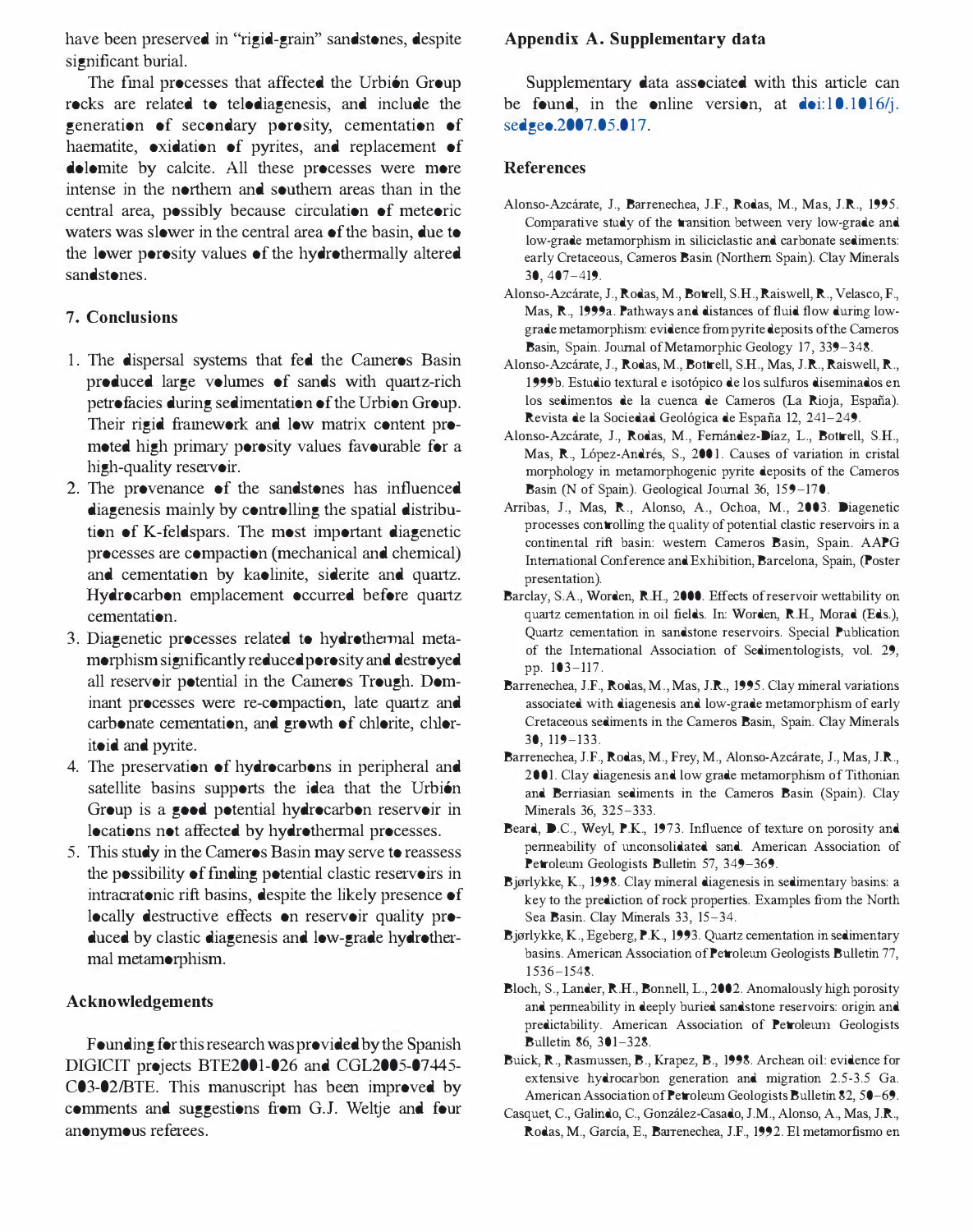la cuenca de los Cameros. Geocronologia e implicaciones tectonicas. Geogaceta 11, 22-25.

- Chayes, F., 1952. Notes of the staining of potash feldspar with sodium  $\cosh(\mathbf{t})$  rite in thin section. The American Mineralogy 37, 337-340.
- Chow, N., Morad, S., AI-Aasm, I.S., 1996. Origin of authigenic carbonates in Eocene to Quaternary sediments from the Arctic and Norwegian-Greenland Sea. In: Myhre, A., Thiede, J., Firth, J., Ruddiman, W.F., Jolmsson, L. (Eds.), Proceedings of the Ocean Drilling Program, Scientific Results, vol. 151, pp. 415-434.
- Chuhan, F.A., Bjorlykke, K., Lowrey, C., 2000. The role of provenance in illitization of deeply buried reservoir sandstones from Haltenbanken and North Viking Graben, offshore Norway. Marine and Petroleum Geology 17, 673-689.
- Chuhan, F.A., Bjorlykke, K, Lowrey, C.J., 2001. Closed-system burial diagenesis in reservoir sandstones; examples from the Gam Formation at Haltenbanken area, offshore Mid-Norway. Journal of Sedimentary Research 71, 15-26.
- De Ros, L.F., Sgarbi, G.N., Morad, S., 1994. Multiple authigenesis of K-feldspar in sandstones; evidence from the Cretaceous Areado Formation, Sao Francisco Basin, central Brazil. Journal of Sedimentary Research 64, 778-787.
- De Ros, L.F., Morad, S., Broman, C., De Césereo, P., Gomez-Gras, D., 2000. Influence of uplift and magmatism on distribution of quartz and illite cementation: evidence from Siluro-Devonian sandstones of the Parana Basin, Brazil. Special Publication of the International Association of Sedimentologists 29, 231-252.
- Dickinson, W.R., 1985. Provenance relations from detrital modes of sandstones. In: Zuffa, G.G. (Ed.), Provenance of arenites. NATO ASI Series, vol. C-148, pp. 333-362.
- Dutkiewicz, A., Rasmussen, B., Buick, R, 1995. Oil preserved in fluid inclusions in Archaean sandstones. Nature 395, 885-888.
- Fournier, RL., 1985. The behaviour of silica in hydrothennal solutions. In: Berger, B.R, Bethke, P.M. (Eds.), Geology and Geochemistry of Epithennal Systems: Society of Economic Geologists. Reviews in Economic Geology, vol. 2, pp. 45-61.
- Goldstein, RH., Reynolds, T.J., 1994. Systematics of fluid inclusions in diagenetic minerals. SEPM Short Course, vol. 31. SEPM, Tulsa. 199 pp.
- Goldstein, RH., Rossi, c., 2002. Recrystallization in quartz overgrowths. Journal of Sedimentary Research 72, 432-440.
- Guimera, J., Alonso, A., Mas, R, 1995. Inversion of an extensional ramp basin by a newly fonned thrust: the Cameros basin (N Spain). In: Buchanan, J.G., Buchanan, P.G. (Eds.), Basin Inversion. Geological Society of London Special Publication, vol. 88, pp. 433-453.
- Hoffman, J., Hower, J., 1979. Clay mineral assemblages as low grade metamorphic geothennometers: Application to the thrust faulted disturbed belt of Montana, U.S.A. SEPM Special Publication 26, 55-79.
- Houseknecht, D.W., 1987. Assessing the relative importance of compaction processes and cementation to reduction of porosity in sandstones. American Association of Petroleum Geologists Bulletin 71, 633-642.
- Ingersoll, RW., Bullard, T.F., Ford, RL., Grimm, J.P., Pickle, J.D., Sres, S.W., 1984. The effect of grain size on detrital modes: a test of the Gazzi-Dickinson point counting method. Journal of SedimentaryPetrology 54, 103-116.
- Kastner, M., Siever, R., 1979. Low temperature feldspars in sedimentary rocks. American Science 279, 435-479.
- Ketzer, J.M., Morad, S., Amorosi, A., 2003. Predictive clay cementation in a sequence stratigraphy framework. In: Worden, R.H., Morad, S. (Eds.), Clay Cementation in sandstones. International Association of Sedimentologists, Special Publication, vol. 34, pp. 42-59.
- Kraishan, G.M., Rezaee, M.R., Worden, R.H., 2000. Significance of trace element composition of quartz cement as a key to reveal the origin of silica in sandstones: an example from the Cretaceous of the Barrow Sub-basin, Western Australia. In: Worden, R.H., Morad, S. (Eds.), Quartz Cementation in sandstones. International Association of Sedimentologists, Special Publication, vol. 29, pp. 317-331.
- Lanson, B., Beaufort, D., Berger, G., Bauer, A., Cassagnabère, A., Meunier, A., 2002. Authigenic kaolin and illite minerals during burial diagenesis of sandstones: a review. Clay Minerals 37, 1-22.
- Larese, R.E., 1997. Impact of diagenetic processes on sandstone reservoir quality; controls, effects, and predictive evaluation using data from natural and experimental systems. American Association of Petroleum Geologists Bulletin 81, 1955.
- Lindholm, R.C., Finkelman, R.B., 1972. Calcite staining; semiquantitative detennination of ferrous iron. Journal of Sedimentary Petrology 42, 239-245.
- Lundegard, P.D., 1992. Sandstone porosity loss  $-$  a "big picture" view of the importance of compaction. Journal of Sedimentary Petrology 62, 250-260.
- Lynch, F.L., Land, L.S., 1996. Diagenesis of calcite cement in Frio Fonnation sandstones and its relationship to fonnation water chemistry. Journal of Sedimentary Research 66, 439-446.
- Mantilla, L.c., Casquet, c., Mas, R, 1998. Los paleofluidos en el Grupo Oncala, Cuenca de Cameros (La Rioja, España): datos de inclusiones fluidas, isótopos de oxígeno y SEM. Geogaceta 24, 207-210.
- Mantilla, L.c., Casquet, c., Galindo, c., Mas, R, 2002. EI metamorfismo hidrotermal cretacico y paleógeno en la cuenca de Cameros (Cordillera Ibérica, España). Revista Zubía, Monográfico 14, 143-154.
- Mas, R., Alonso, A., Guimera, J., 1993. Evolución tectonosedimentaria de una cuenca extensional intraplaca: la cuenca finijurásicaeocretacica de Los Cameros (La Rioja-Soria). Revista de la Sociedad Geologica de España 6 (3-4), 129-144.
- Mas, R, Benito, M.I., Arribas, J., Serrano, A., Guimera, J., Alonso, A., Alonso-Azcarate, J., 2002. La cuenca de Cameros: desde la extension fmijucisica-eocretacica a la inversion terciaria -implicaciones en la exploración de hidrocarburos-. Zubía Monográfico 14, 9-64. Logroño.
- Mas, R, Benito, M.I., Arribas, J., Serrano, A., Guimera, J., Alonso, A., Alonso-Azcárate, J., 2003, The Cameros Basin: From Late Jurassic-Early Cretaceous Extensión to Tertiary Contractional Inversiónhnplications of Hydrocarbon Exploration. Northwest Iberian Chain, North Spain. Geol. Field Trip, 11, AAPG International Conference and Exhibition. Barcelona, Ed. Cent. Recherches. Elf-Total-Fina. 56p.
- Mata, M.P., Casas, A.M., Canals, A., Gil, A., Pocoví, A., 2001. Termal history during Mesozoic extendion and Tertiary uplift in the Cameros Basin, northern Spain. Basin Research 13, 91-111.
- Milliken, KL., 1998. Carbonate diagenesis in non-marine foreland sandstones at the western edge of the Alleghanian overthrust belt, southern Appalahians. In: Morad, S. (Ed.), Carbonate Cementation in Sandstones. International Association of Sedimentologists Special Publication, vol. 26, pp. 87-105.
- Montigny, R., Azambre, B., Rossy, M., Thuizat, R., 1986. K-Ar study of Cretaceous magmatism and metamorphism in the Pyrenees; age and length of rotation of the Iberian Peninsula. Tectonophysics 129, 257-273.
- Morad, S., Bergan, M., Knarud, R, Nystuen, J.P., 1990. Albitization of detrital plagioclase in Triassic reservoir sandstones from the Snorre Field, Norwegian North Sea. Journal of Sedimentary Petrology 60, 411-425.